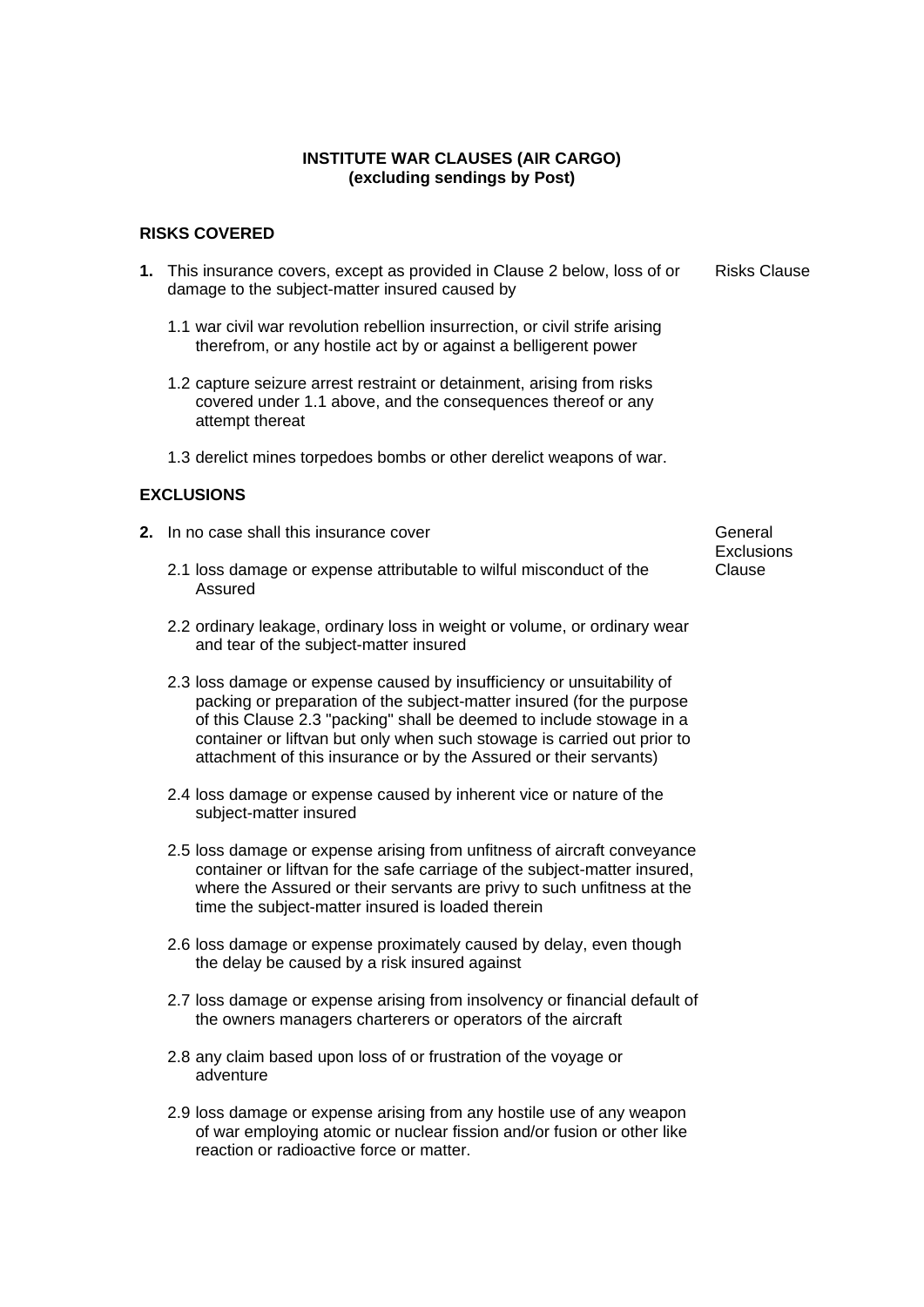## **DURATION**

- **3.** 3.1 This insurance **Transit Clause** Transit Clause
	- 3.1.1 attaches only as the subject-matter insured and as to any part as that part is loaded on the aircraft for the commencement of the air transit insured

and

3.1.2 terminates, subject to 3.2 and 3.3 below, either as the subject-matter insured and as to any part as that part is discharged from the aircraft at the final place of discharge

or

on expiry of 15 days counting from midnight of the day of arrival of the aircraft at the final place of discharge, whichever shall first occur; nevertheless, *subject to prompt notice to the Underwriters and to an additional premium*, such insurance

3.1.3 reattaches when, without having discharged the subjectmatter insured at the final place of discharge, the aircraft departs therefrom,

and

3.1.4 terminates, subject to 3.2 and 3.3 below, either as the subject-matter insured and as to any part as that part is thereafter discharged from the aircraft at the final (or substituted) place of discharge,

or

on expiry of 15 days counting from midnight of the day of rearrival of the aircraft at the final place of discharge or arrival of the aircraft at a substituted place of discharge,

whichever shall first occur.

- 3.2 If during the insured transit the aircraft arrives at an intermediate place to discharge the subject-matter insured for on-carriage by aircraft or oversea vessel, then, subject to 3.3 below and to an additional premium if required, this insurance continues until the expiry of 15 days counting from midnight of the day of arrival of the aircraft at such place, but thereafter reattaches as the subject-matter insured and as to any part as that part is loaded on an oncarrying aircraft or oversea vessel. During the period of 15 days the insurance remains in force after discharge only whilst the subjectmatter insured and as to any part as that part is at such intermediate place. If the goods are on-carried within the said period of 15 days or if the insurance reattaches as provided in this Clause 3.2
	- 3.2.1 where the on-carriage is by aircraft this insurance continues subject to the terms of these clauses,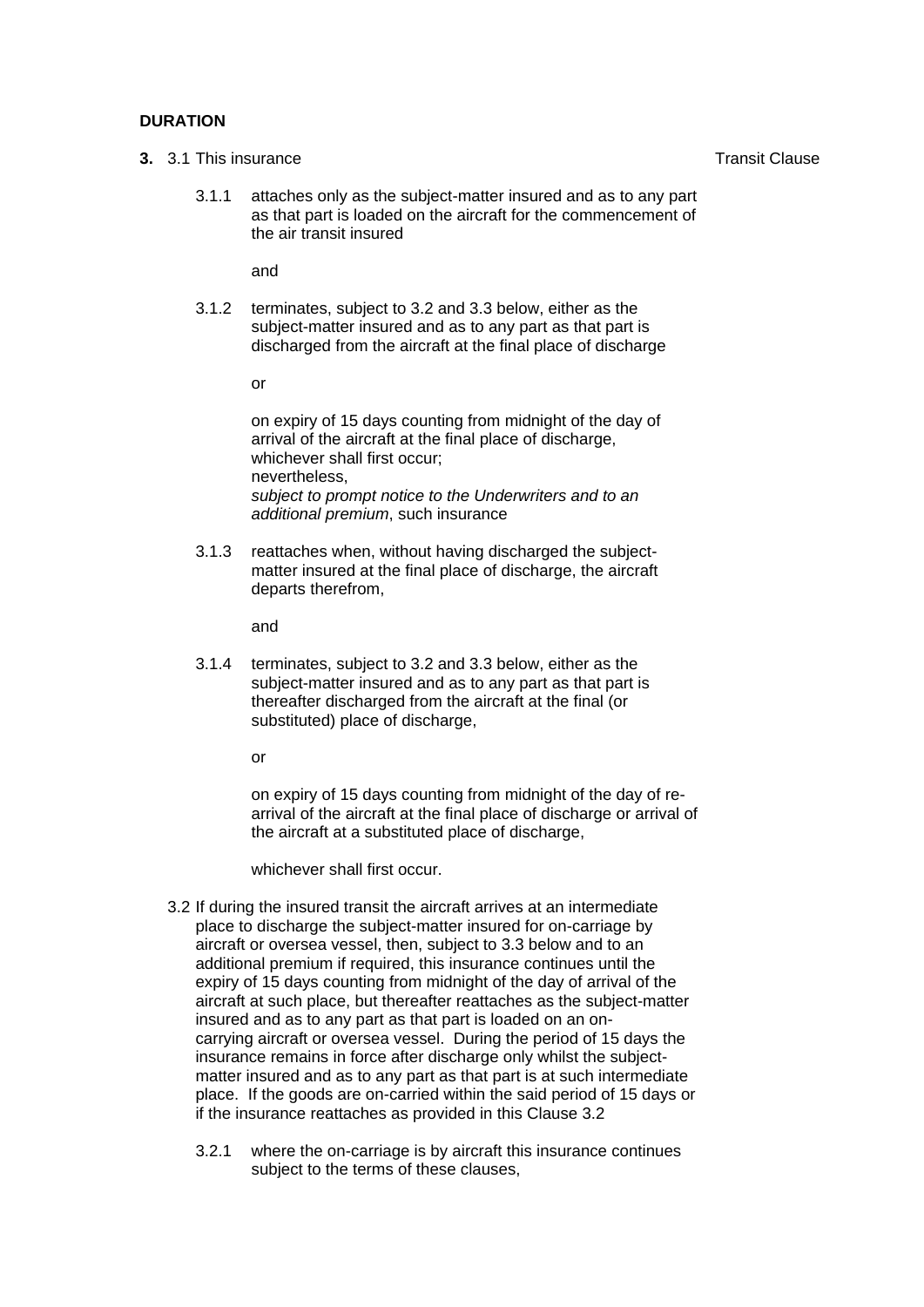- or
- 3.2.2 where the on-carriage is by oversea vessel, the current Institute War Clauses (Cargo) shall be deemed to form part of this insurance and shall apply to the on-carriage by sea.
- 3.3 If the air transit in the contract of carriage is terminated at a place other than the destination agreed therein, that place shall be deemed to be the final place of discharge and such insurance terminates in accordance with 3.1.2. If the subject-matter insured is subsequently consigned to the original or any other destination, then, *provided notice is given to the Underwriters before the commencement of such further transit and subject to an additional premium,* such insurance reattaches
	- 3.3.1 in the case of the subject-matter insured having been discharged, as the subject-matter insured and as to any part as that part is loaded on the on-carrying aircraft for the transit;
	- 3.3.2 in the case of the subject-matter insured not having been discharged, when the aircraft departs from such deemed final place of discharge;

thereafter such insurance terminates in accordance with 3.1.4.

3.4 Subject to prompt notice to Underwriters, and to an additional premium if required, this insurance shall remain in force within the provisions of these Clauses during any deviation, or any variation of the adventure arising from the exercise of a liberty granted to the air carrier under the contract of carriage.

(For the purpose of Clause 3

"oversea vessel" shall be deemed to mean a vessel carrying the subjectmatter from one port or place to another where such voyage involves a sea passage by that vessel)

- **4.** Where, after attachment of this insurance, the destination is changed by the Assured, held covered at a premium and on conditions to be arranged subject to prompt notice being given to the Underwriters.
- **5. Anything contained in this contract which is inconsistent with Clauses 2.8, 2.9 or 3 shall, to the extent of such inconsistency, be null and void.**

### **CLAIMS**

**6.** 6.1 In order to recover under this insurance the Assured must have an insurable

interest in the subject-matter insured at the time of the loss.

6.2 Subject to 6.1 above, the Assured shall be entitled to recover for insured loss occurring during the period covered by this insurance, notwithstanding that the loss occurred before the contract of insurance was concluded, unless the Assured were aware of the loss and the Underwriters were not.

Change of Transit Clause

Insurable Interest Clause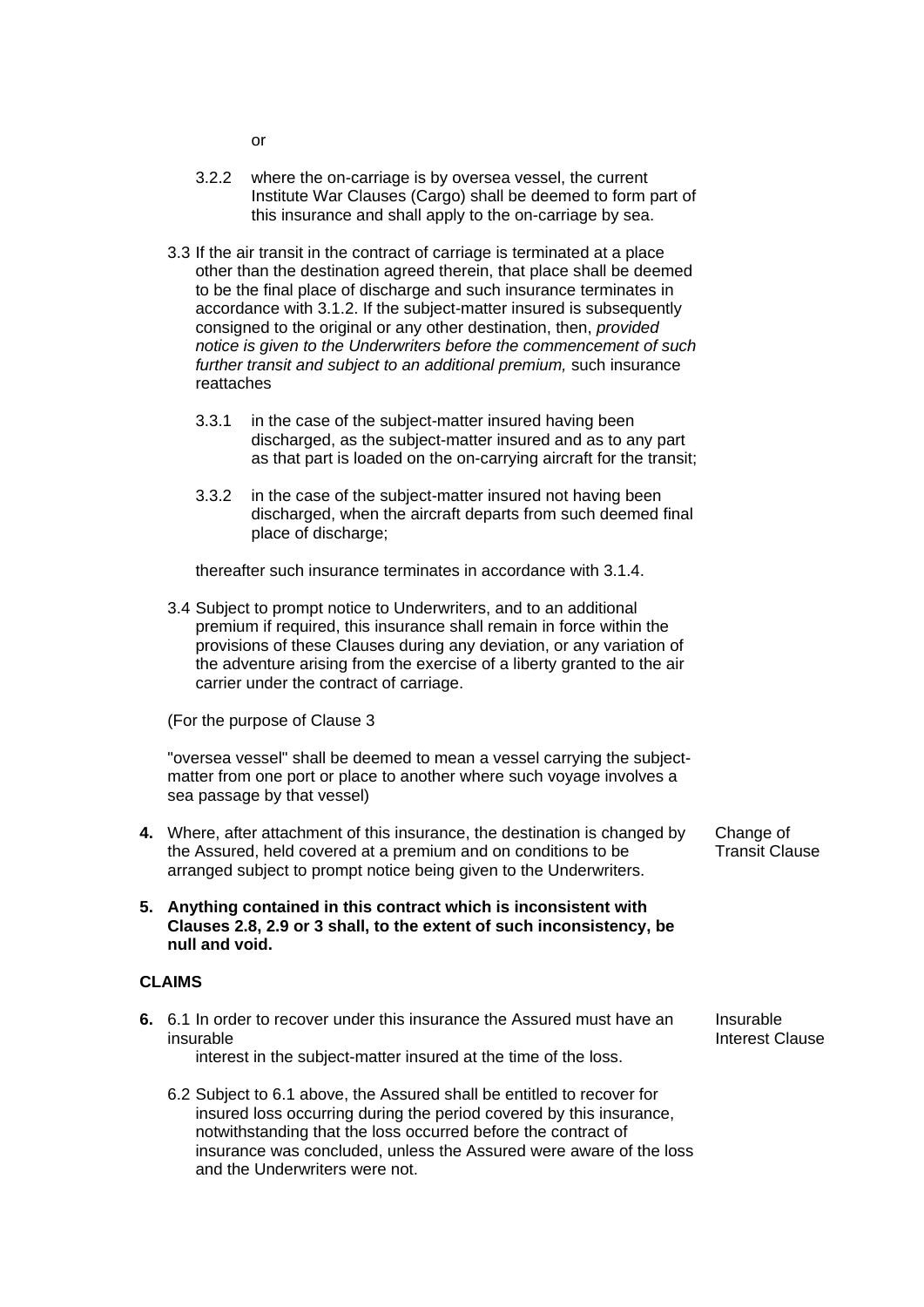|                                                                                                                                                                                                                                                                   | 7. 7.1 If any Increased Value insurance is effected by the Assured on the<br>cargo<br>insured herein the agreed value of the cargo shall be deemed to be<br>increased to the total amount insured under this insurance and all<br>Increased Value insurances covering the loss, and liability under this<br>insurance shall be in such proportion as the sum insured herein bears<br>to such total amount insured.<br>In the event of claim the Assured shall provide the Underwriters with<br>evidence of the amounts insured under all other insurances.<br>7.2 Where this insurance is on Increased Value the following clause<br>shall apply:<br>The agreed value of the cargo shall be deemed to be equal to the<br>total amount insured under the primary insurance and all Increased<br>Value insurances covering the loss and effected on the cargo by the<br>Assured, and liability under this insurance shall be in such proportion<br>as the sum insured herein bears to such total amount insured. | Increased<br><b>Value Clause</b> |  |
|-------------------------------------------------------------------------------------------------------------------------------------------------------------------------------------------------------------------------------------------------------------------|----------------------------------------------------------------------------------------------------------------------------------------------------------------------------------------------------------------------------------------------------------------------------------------------------------------------------------------------------------------------------------------------------------------------------------------------------------------------------------------------------------------------------------------------------------------------------------------------------------------------------------------------------------------------------------------------------------------------------------------------------------------------------------------------------------------------------------------------------------------------------------------------------------------------------------------------------------------------------------------------------------------|----------------------------------|--|
|                                                                                                                                                                                                                                                                   | In the event of claim the Assured shall provide the Underwriters with<br>evidence of the amounts insured under all other insurances.                                                                                                                                                                                                                                                                                                                                                                                                                                                                                                                                                                                                                                                                                                                                                                                                                                                                           |                                  |  |
| <b>BENEFIT OF INSURANCE</b>                                                                                                                                                                                                                                       |                                                                                                                                                                                                                                                                                                                                                                                                                                                                                                                                                                                                                                                                                                                                                                                                                                                                                                                                                                                                                |                                  |  |
| 8.                                                                                                                                                                                                                                                                | This insurance shall not inure to the benefit of the carrier or other bailee.                                                                                                                                                                                                                                                                                                                                                                                                                                                                                                                                                                                                                                                                                                                                                                                                                                                                                                                                  | Not to Inure<br>Clause           |  |
|                                                                                                                                                                                                                                                                   | <b>MINIMISING LOSSES</b>                                                                                                                                                                                                                                                                                                                                                                                                                                                                                                                                                                                                                                                                                                                                                                                                                                                                                                                                                                                       |                                  |  |
|                                                                                                                                                                                                                                                                   | 9. It is the duty of the Assured and their servants and agents in respect of<br>loss recoverable hereunder                                                                                                                                                                                                                                                                                                                                                                                                                                                                                                                                                                                                                                                                                                                                                                                                                                                                                                     | Duty of Assured<br>Clause        |  |
|                                                                                                                                                                                                                                                                   | 9.1 to take such measures as may be reasonable for the purpose of<br>averting or minimising such loss,                                                                                                                                                                                                                                                                                                                                                                                                                                                                                                                                                                                                                                                                                                                                                                                                                                                                                                         |                                  |  |
|                                                                                                                                                                                                                                                                   | and                                                                                                                                                                                                                                                                                                                                                                                                                                                                                                                                                                                                                                                                                                                                                                                                                                                                                                                                                                                                            |                                  |  |
|                                                                                                                                                                                                                                                                   | 9.2 to ensure that all rights against carriers, bailees or other third parties<br>are properly preserved and exercised                                                                                                                                                                                                                                                                                                                                                                                                                                                                                                                                                                                                                                                                                                                                                                                                                                                                                         |                                  |  |
|                                                                                                                                                                                                                                                                   | and the Underwriters will, in addition to any loss recoverable<br>hereunder, reimburse the Assured for any charges properly and<br>reasonably incurred in pursuance of these duties.                                                                                                                                                                                                                                                                                                                                                                                                                                                                                                                                                                                                                                                                                                                                                                                                                           |                                  |  |
| 10. Measures taken by the Assured or the Underwriters with the object of<br>saving, protecting or recovering the subject-matter insured shall not be<br>considered as a waiver or acceptance of abandonment or otherwise<br>prejudice the rights of either party. |                                                                                                                                                                                                                                                                                                                                                                                                                                                                                                                                                                                                                                                                                                                                                                                                                                                                                                                                                                                                                | <b>Waiver Clause</b>             |  |
| <b>AVOIDANCE OF DELAY</b>                                                                                                                                                                                                                                         |                                                                                                                                                                                                                                                                                                                                                                                                                                                                                                                                                                                                                                                                                                                                                                                                                                                                                                                                                                                                                |                                  |  |
| 11. It is a condition of this insurance that the Assured shall act with<br>reasonable despatch in all circumstances within their control.                                                                                                                         |                                                                                                                                                                                                                                                                                                                                                                                                                                                                                                                                                                                                                                                                                                                                                                                                                                                                                                                                                                                                                | Reasonable<br>Despatch Clause    |  |